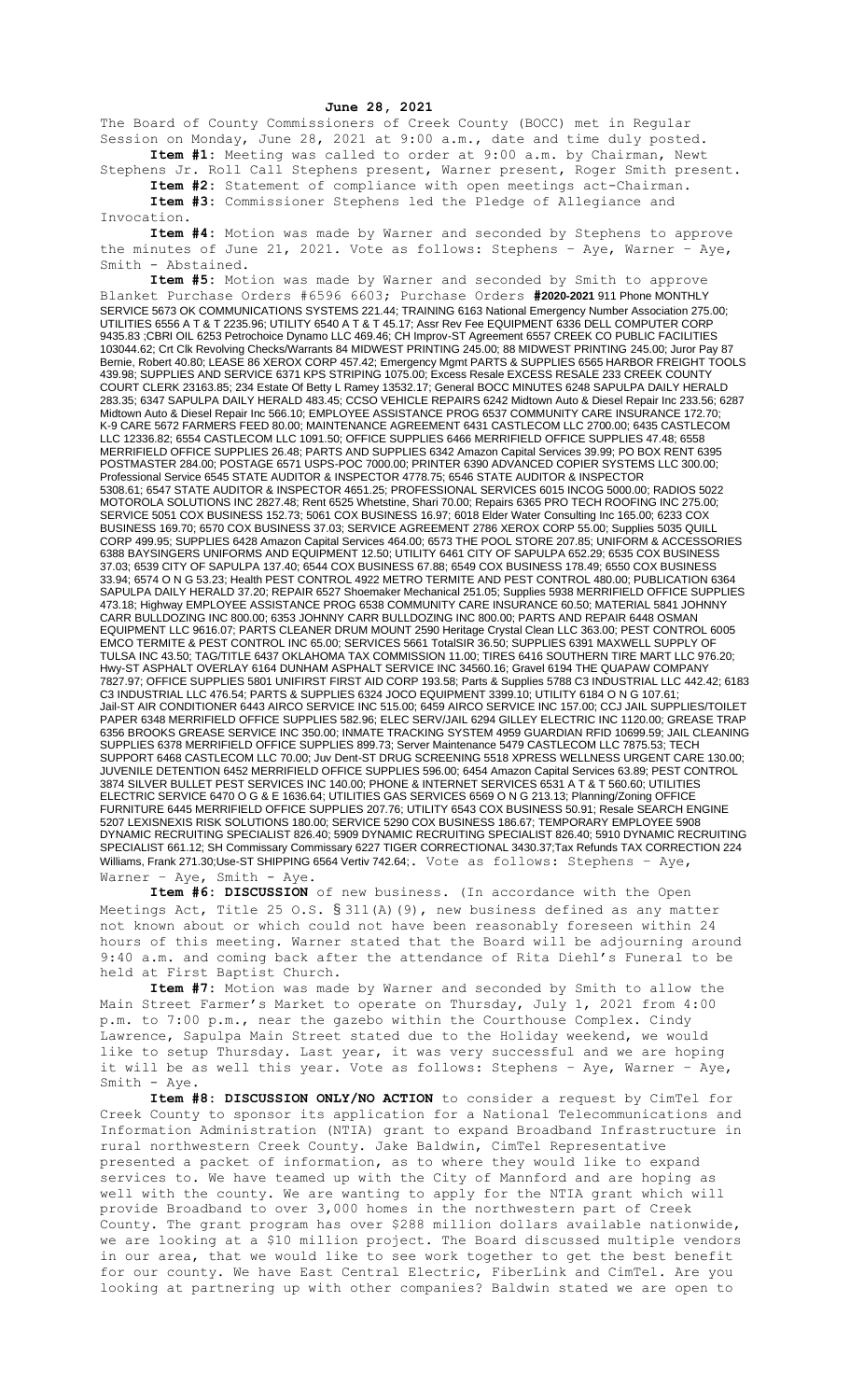that. David Widdoes, FiberLink Representative spoke briefly to the Board, we are interested in applying for this grant as well. We serve over 900 square miles and have recently invested \$750,000.00, in the expansion of services to the South of the County and the Central area. The Board had further discussion of the representatives getting together for one application and making the best impact to our community. The Application is due by August 31, 2021, the Board passed this item for two weeks until July 12, 2021. This will give all the players time to meet and come up with a plan. Warner and Stephens both expressed the Counties interest in this grant and it benefiting much needed areas in Creek County. On the 12th, come back with a revised proposal/design and let's see this move forward.

**Item #9:** Motion was made by Stephens and seconded by Warner to accept **Bid#21-13 Janitorial Services for both Sapulpa and Bristow Health Department** and pass until July 1, 2021 to review. Bids submitted by Clean Etcetra LLC, UBM Enterprise Inc., Alliance Maintenance, American Facility Solutions Inc., Westmark Facility Services and Hometown Janitorial Services. Bid returned from Advantage Commercial Cleaning. Anna Stringfellow asked that the award be passed to the July 1 meeting. The Board discussed if that would be enough time, Stringfellow stated yes. Vote as follows: Stephens - Aye, Warner - Aye, Smith - Aye.

**Item #10: DISCUSSION ONLY/NO ACTION** to consider implementing procedures for the expenditure of the Creek County Fire Department Sales Tax Fund. Mortazavi stated we have made changes to the version and we have added the portion of where the Departments must provide Surety Bonds and Insurance to the County. As, discussed last week with Stephens does the Board want to place an amount required for Surety Bond. There was discussion of other counties requiring both, they are from \$50,000.00 to \$100,000.00. Stephens stated he will reach out to the Association and see what the consensus is and if this could be added to the "Good Standings" requirement. Mortazavi stated that the County requiring a proof of insurance will save the county. Andrew Goforth, Assistant District Attorney discussed the title being in the Fire Departments name and not the County. And if it does come into the County, we resolution and dispose of the equipment to the entity. We just will need to work with the vendors on this process. The Board discussed requiring the proof of insurance to be turned in with their yearly inventory report. Stephens will get with Mortazavi this week, along with the Association. The Board asked that this item be placed on next week's agenda.

**Item #11:** Motion was made by Stephens and seconded by Smith to sign **Resolution#2021-78** establishing a process for repairs and construction projects for public buildings for all county entities. This item had discussion of what is repairs vs maintenance, we are missing out on some items being repaired when there is a current warranty. Glen Musser, Project Manager will be tracking the warranties. This allows the Project Manager and Purchasing Agent to get involved in on the front side of projects instead of when they are finishing up. It defines the process for paperwork, statues and warranty information to be researched on the front side of repairs. Bret Bowling, Sheriff confirmed this is not on maintenance and this will probably be a work in process on repairs and defining the process. The Board agreed, we may have to tweak this from time to time. Vote as follows: Stephens – Aye, Warner - Aye, Smith - Aye.

**Item #14:** Motion was made by Stephens and seconded by Warner to sign **Resoltuion#2021-79** surplussing a 2003 Ford E350 Van INV#56 and VIN#1FBSS31L63HB82391 and partition not inventoried for the Sheriff's Office and **Resolution#2021-79A** disposing of the same to be transferred to Pawnee County Sheriff's Office. Vote as follows: Stephens – Aye, Warner – Aye, Smith - Aye.

Motion was made by Stephens and seconded by Warner at 9:41 a.m. to recess to attend funeral. We will be back upon the closing of funeral. Vote as follows: Stephens – Aye, Warner – Aye, Smith - Aye.

Motion was made by Stephens and seconded by Warner at 11:18 a.m. to come back into session. Vote as follows: Stephens – Aye, Warner – Aye, Smith - Aye.

**Item #12: DISCUSSION ONLY/NO ACTION** to consider hiring additional personnel for Emergency Management. Stephens asked the Board if everyone has had time to review job description and send any additional information to Dana. Warner stated he has not had time, if we could pass this out another week, so I can review. Stephens stated this will be on the 7/6/21 meeting.

**Item #13:** Motion was made by Stephens and seconded by Warner to sign **Resolution#2021-80** surplussing a Hon Desk DBL Pedestal INV#150.33, a maroon couch not on inventory and Table from Breakroom not on inventory from the County Clerk's Office and **Resolution#2021-80A** disposing of the same to be transferred to the Creek County Fairgrounds. Mortazavi stated we have several other desks to surplus and two are the Boards that we were just using. Vote as follows: Stephens – Aye, Warner – Aye, Smith - Aye.

**Item #15: DISCUSION ONLY/NO ACTION** regarding the Legislative Office of Fiscal Transparency report regarding Bridge information being given to school